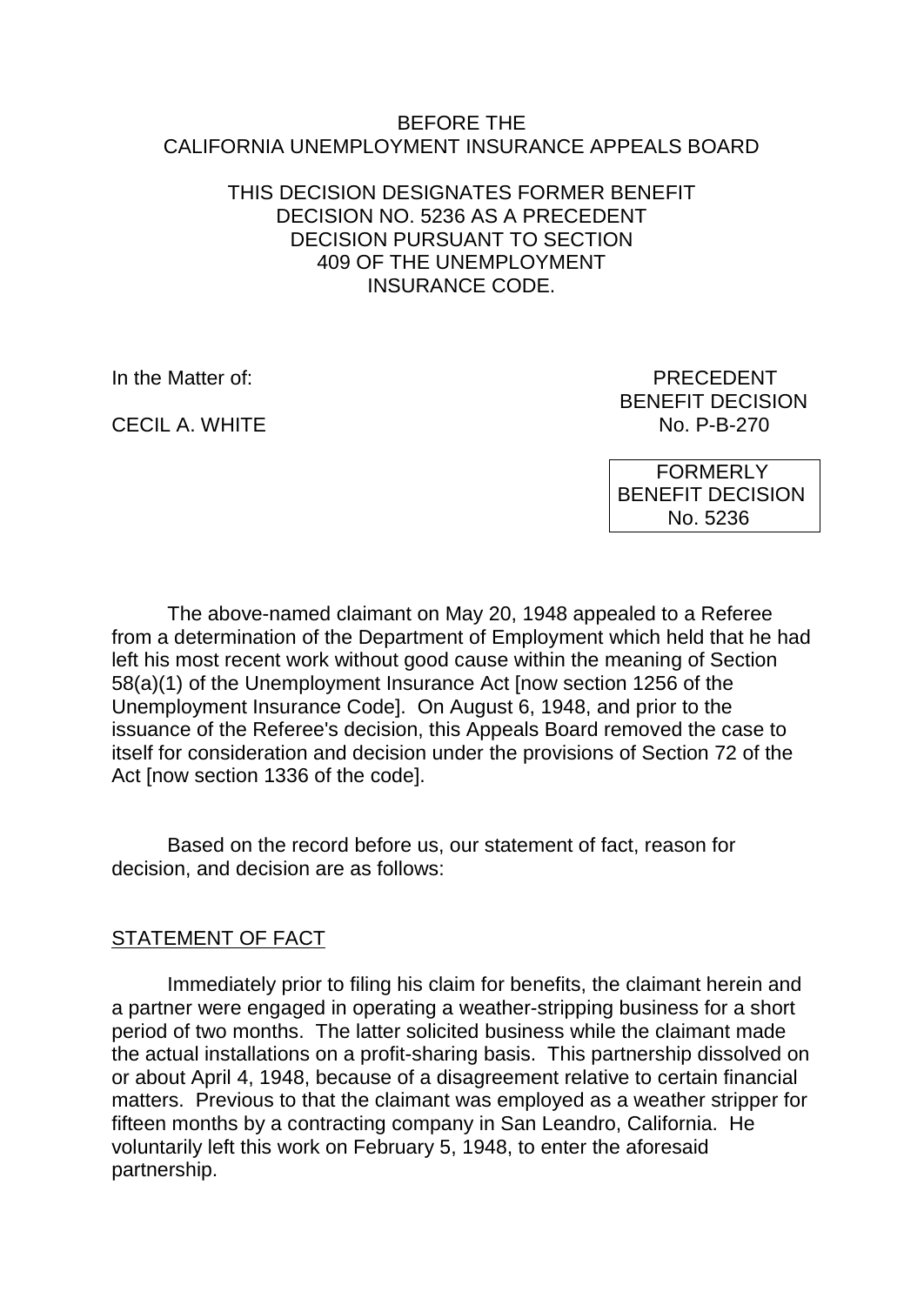On May 4, 1948, the claimant registered for work and filed a claim for benefits in the Hayward office of the Department of Employment. On May 11, 1948, the Department issued a determination which disqualified the claimant for five weeks beginning May 4, 1948, on the ground that he had left his most recent work voluntarily without good cause within the meaning of Section 58(a)(1) of the Unemployment Insurance Act [now section 1256 of the code]. This determination was predicated on a finding by the Department that the claimant's employment terminating on February 5, 1948, was his "most recent work" within the meaning of that term as used in the statute, and not the later business enterprise in which he engaged.

In appealing from the aforesaid disqualification and at the hearing before the Referee on June 11, 1948, the claimant contended that (1) "My partner and myself were actually my last job" and (2) good cause existed for leaving the employment in San Leandro on February 5, 1948, since he "expected to do better financially by starting my own business."

## REASON FOR DECISION

In the instant case the first question we must decide is whether, as the claimant contends, the Department erred in adopting the view that the work terminated on February 5, 1948, was his "most recent work" within the meaning of Section 58(a)(1) of the Act [now section 1256 of the code], rather than the self-employment as a "working partner" in a business venture abandoned two months later. In other words, the issue involves a definition and interpretation of the term "most recent work", as those words are used in the context of the cited section of the statute.

Our first observation concerning the issue is that nowhere in the Act or regulation do we find a definition of the word "work" as used above. In fact, whereas that term appears in Section 58(a)(1) of the Act [now section 1256 of the code], Section 58(a)(4) [now section 1257(b) of the code] provides that an Individual shall be disqualified for benefits if it is established that "he, without good cause, has refused to accept suitable employment when offered to him, or failed to apply for suitable employment when notified by a public employment office". In addition, Section 13(a) of the statute [now section 1258 of the code] states in part that " 'Suitable employment' means work in the individual's usual occupation or for which he is reasonably fitted regardless of whether or not it is subject to this Act . . . . Any work offered under such conditions is suitable if it gives to the individual wages at least equal to his weekly benefit amount for total unemployment". Furthermore, subsection (b) of this provision of the law reads in part that "notwithstanding any other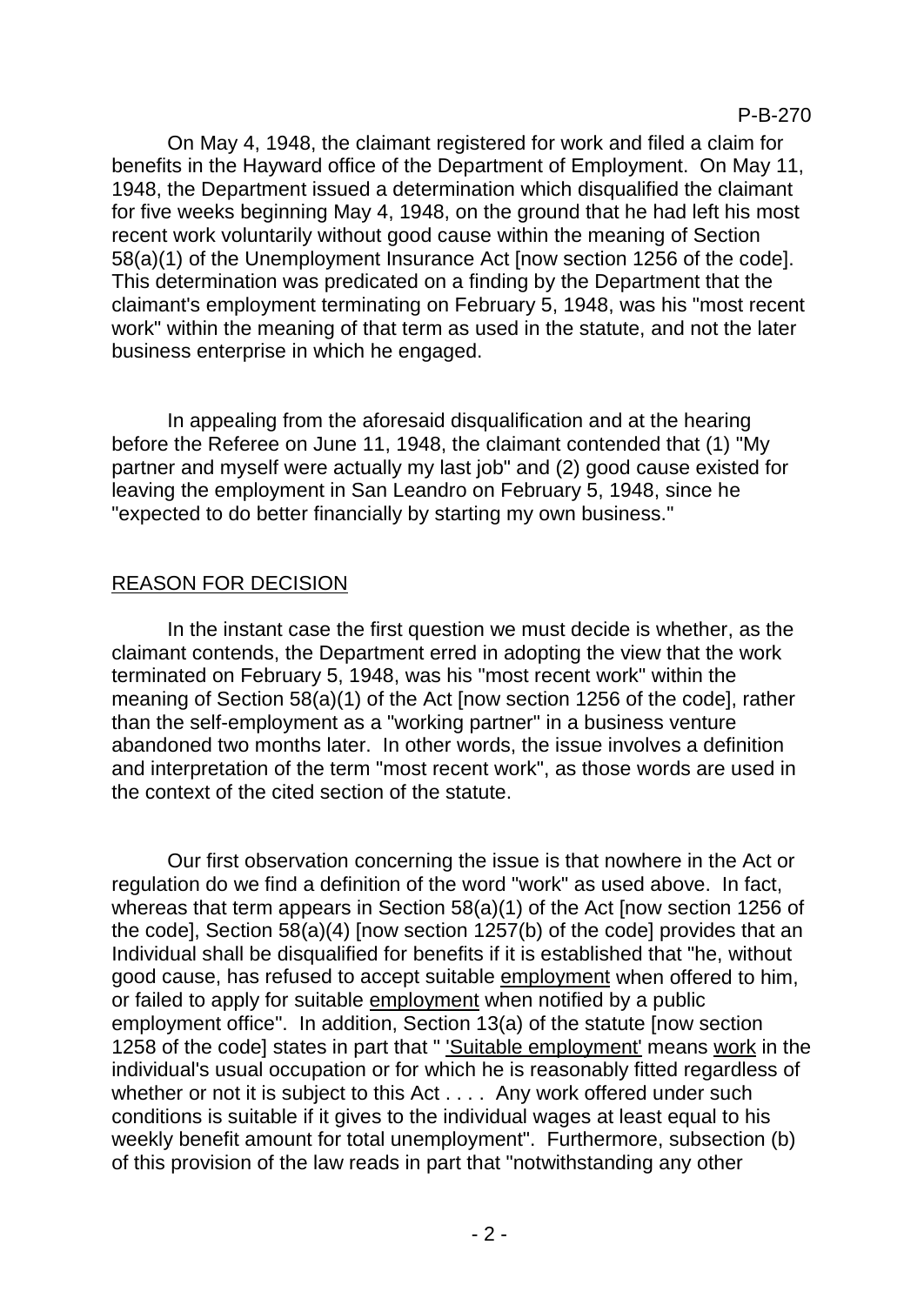provisions of this act, no work or employment shall be deemed suitable and benefits shall not be denied to any otherwise eligible and qualified individual for refusing new work under any of the following conditions:" Thus, it would seem that the words "work" and "employment" as they appear in the statute are used interchangeably as substitutes for one another and may logically be accepted as synonymous terms. Accordingly, we may accept a definition of one as equally applicable to the other. In this connection it should be noted that the word "employment", subject to certain specific exemptions, is defined in Section 6.5 of the Act [now section 601 of the code] to mean "service . . . performed for wages or under any contract of hire, written or oral, express or implied". The term "wages" as used above is further defined in Section 11(a) of the Act [now section 926 of the code] as follows:

"(a) All remuneration payable for personal services whether by private agreement or consent or by force of statute, including commissions and bonuses, and the cash value of all remuneration in any medium other than cash".

From reading the language in these definitions we are impressed with the repeated reference to wages being paid in exchange for services. In other words, the definition of employment appears to envision work in the service of another for which wages are received, which would, in turn, seem to imply a direct relationship between the type and extent of the services and the remuneration received. Logically, it then follows that we must find a claimant's "most recent work" to be that work in which an employer-employee relationship existed in connection with his services, and not that in which he may have received or was entitled to receive for his services a profit or share thereof in a business venture. In our opinion this view is further supported by Section 9.2 of the Act [now section 1252 of the code] which reads as follows:

"Sec. 9.2. An individual shall be deemed 'unemployed' in any week during which he performs no services and with respect to which no wages are payable to him, or in any week of less than full-time work if the wages payable to him with respect to such seek are less than his weekly benefit amount. Authorized regulations as may be necessary shall be prescribed applicable to unemployed individuals making such distinctions as may be deemed necessary in the procedures as to total unemployment, part-total unemployment, partial unemployment of individuals attached to their regular jobs, and other forms of short-time work."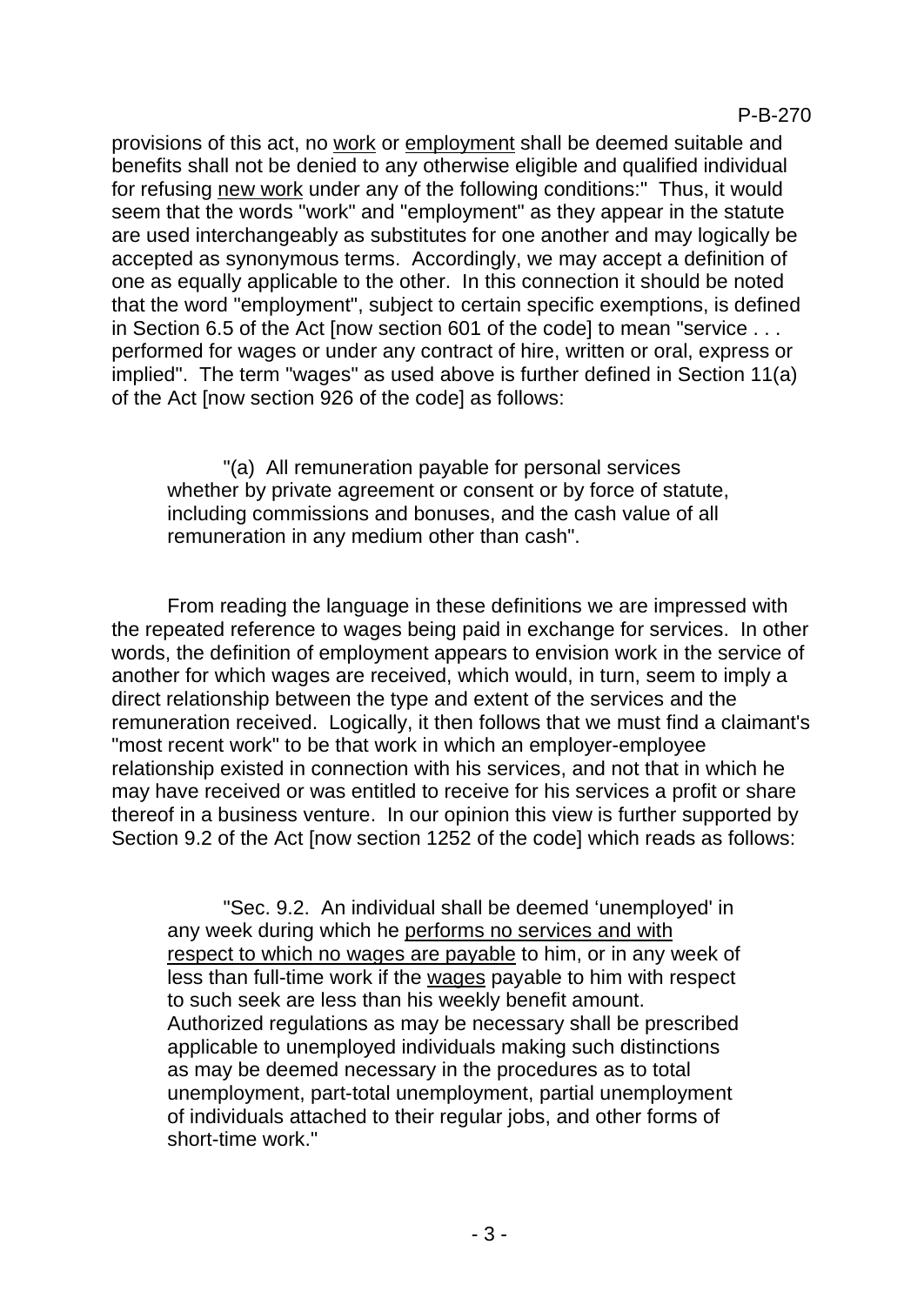Clearly in this quoted provision of the statute the legislature is referring to unemployed workers or those partially unemployed and not to an individual outside the employer-employee field. Furthermore, Section 1 of the Unemployment Insurance Act [now section 100 of the code] is pertinent to this discussion and sets forth the legislative declaration of public policy in establishing a system of unemployment insurance providing benefits for persons "unemployed through no fault of their own" in order to reduce "involuntary unemployment and the suffering caused thereby to a minimum."

While general in nature, the language in this intendment leads us to the inescapable conclusion that the leaving of work referred to in Section 58(a)(1) of the law [now section 1256 of the code] is intended to apply only to those individuals who, while working for wages, sever an employer-employee relationship. That this is a proper interpretation is further supported by Section 58(a)(2) of the statute [now section 1256 of the code], which provides in part that "an individual shall be presumed . . . . not to have voluntarily left his work without good cause unless his employer shall have given notice to the contrary to the Commission in writing within five days after the termination of service". Obviously, if the Act contemplated an examination into the circumstances surrounding the failure of a private business or the unemployment of a businessman, such provision would be largely meaningless.

When the claimant herein filed his initial claim for benefits, he was in the same position as an individual who had previously left employment and for one reason or another retired from the labor market for a period of time. The mere fact that the claimant chose to become an entrepreneur during the period subsequent to severing an employer-employee relationship does not act to remove that severance as the original event in the sequence of circumstances leading to the unemployment for which he is now claiming benefits. Accordingly, pursuant to our conclusions and findings above, we agree with the Department's view that the claimant left his most recent work when he severed the employer-employee relationship which existed on February 5, 1948. In considering the claimant's reasons for quitting at that time, we have previously held the legislative declaration of public policy in Section 1 of the Act [now section 100 of the code] requires that we find good cause for quitting work exists only in those cases where the reasons for quitting are of a compelling nature. We cannot find that element of compulsion in this case. Although a desire for advancement is commendable,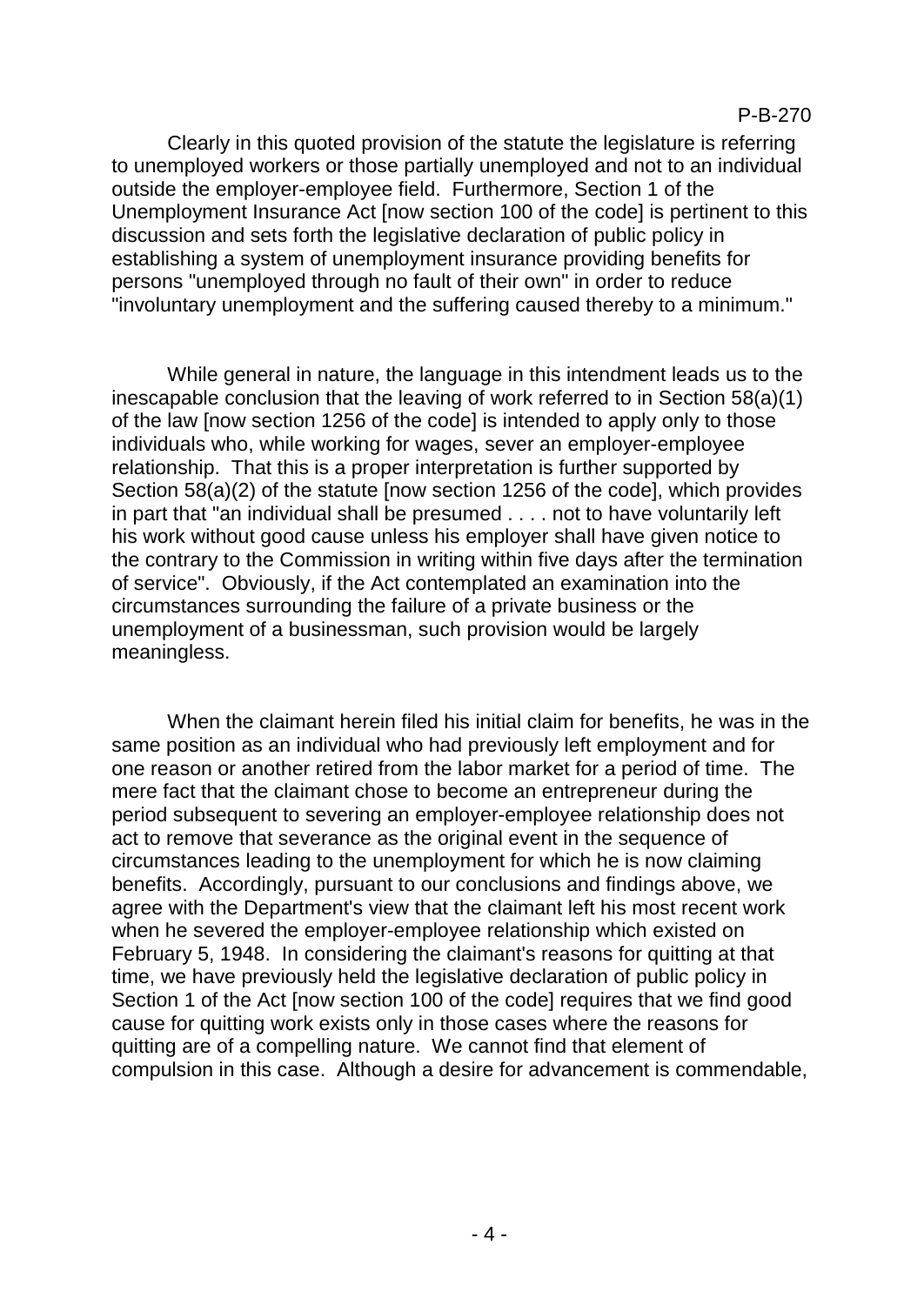nevertheless it does not, in our opinion, constitute good cause for leaving work. In Sun Shipbuilding and Dry Dock Company vs. Unemployment Compensation Board of Review, 358, P.A., 224 56A (2nd) 254 (1948), the Supreme Court of Pennsylvania held that a claimant who left work to engage in self-employment did so without good cause. In reaching this conclusion the court said in part as follows:

"(The claimant) became a businessman at his own risk. He could not assume his new status with the legal assurance that if his expectations of more favorable economic results from his new status was realized he would be the sole gainer, while if his venture failed he could fall back on compensation benefits . . . . The law does not make Pennsylvania employers the insurers to any extent whatsoever of the private ventures of their employees."

In conclusion, under the findings herein, we hold that the claimant left his most recent work voluntarily without good cause on February 5, 1948, within the meaning of Section 58(a)(1) of the Act [now section 1256 of the code] and is, therefore, subject to disqualification for benefits for the five-week term provided in Section 58(b) of the statute [now section 1260 of the code].

## DECISION

The determination of the Department is affirmed. Benefits are denied.

Sacramento, California, December 16, 1948.

## CALIFORNIA UNEMPLOYMENT INSURANCE APPEALS BOARD

MICHAEL B. KUNZ, Chairman

GLENN V. WALLS

PETER E. MITCHELL